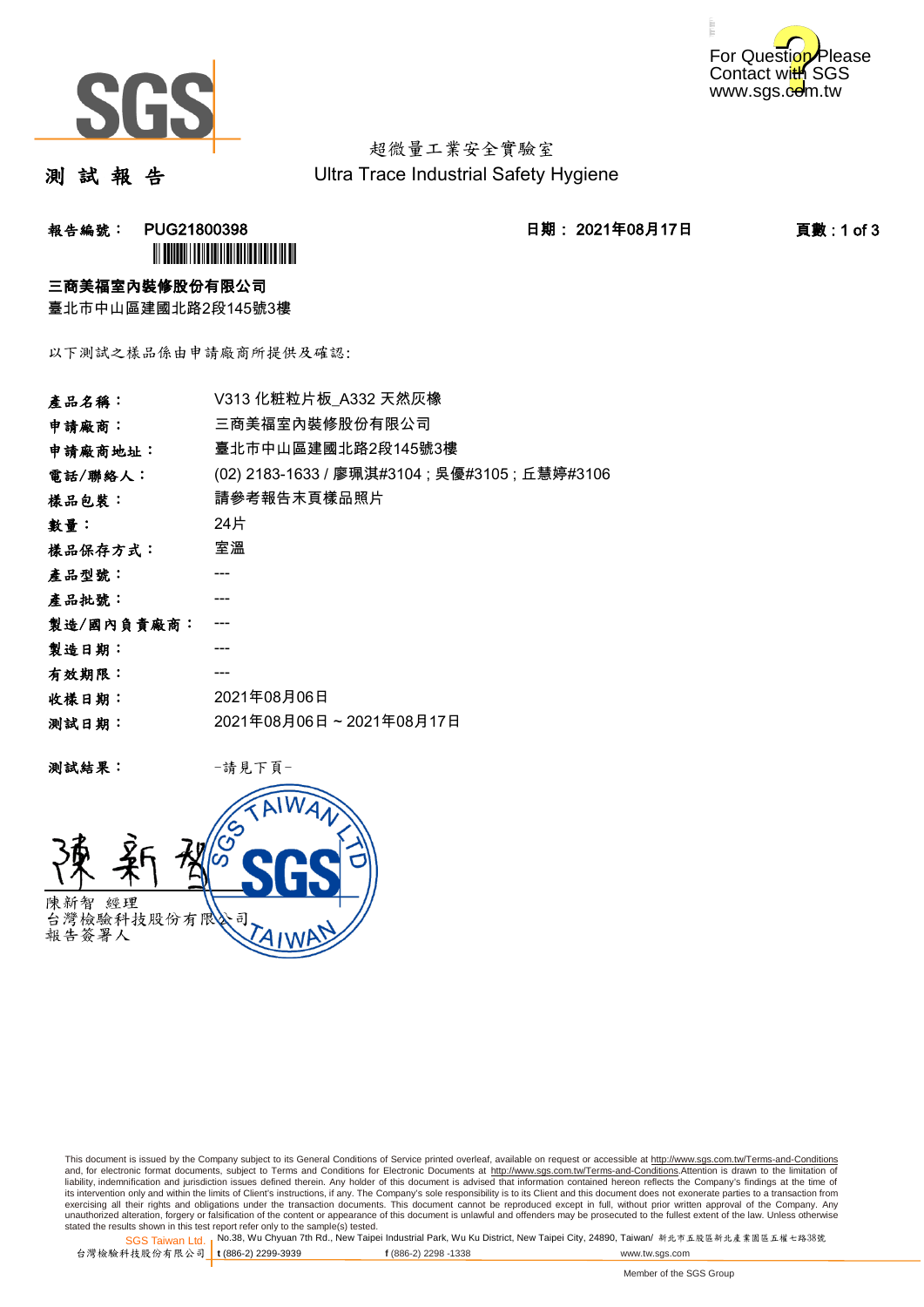

## 超微量工業安全實驗室 Ultra Trace Industrial Safety Hygiene

測 試 報 告

**報告編號: PUG21800398 日期: 2021年08月17日 頁數:2 of 3 `** 

### 三商美福室內裝修股份有限公司

臺北市中山區建國北路2段145號3樓

#### 測試結果:

| 測試項目      | CAS NO.       | 测試方法                                | 測試<br>結果 | 定量/偵測<br>極限 | 單位   |
|-----------|---------------|-------------------------------------|----------|-------------|------|
| 甲醛釋出量-平均值 | $50-00-0$     | ┃本測試參考CNS2215,以分光光度計<br>(UV/VIS)檢測。 | 0.880    | 0.0290      | mg/L |
| 甲醛釋出量-最大值 | $50 - 00 - 0$ | ┃本測試參考CNS2215,以分光光度計<br>(UV/VIS)檢測。 | 0.883    | 0.0290      | mg/L |

備註:

1.測試報告僅就委託者之委託事項提供測試結果,不對產品合法性做判斷。

2. 本測試報告之所有檢驗內容,均依委託事項執行檢驗,如有不實,願意承擔完全責任。

3.本報告不得分離,分離使用無效。

4.若該測試項目屬於定量分析則以「定量極限」表示;若該測試項目屬於定性分析則以「偵測極限」表示。

5.低於定量極限/偵測極限之測定值以「N.D.」或「 陰性」表示。微生物測試低於定量極限以「<定量極限值」表示。

6.甲醛釋出量:

|     | 甲醛釋出量平均值 | 甲醛釋出量最大值 |
|-----|----------|----------|
|     | $0.3$ 以下 | $0.4$ 以下 |
| ه ۲ | $0.5$ 以下 | 0.7以下    |
| ່າ  | 1.5以下    | $2.1$ 以下 |

- END -

This document is issued by the Company subject to its General Conditions of Service printed overleaf, available on request or accessible at http://www.sgs.com.tw/Terms-and-Conditions and, for electronic format documents, subject to Terms and Conditions for Electronic Documents at http://www.sgs.com.tw/Terms-and-Conditions.Attention is drawn to the limitation of liability, indemnification and jurisdiction issues defined therein. Any holder of this document is advised that information contained hereon reflects the Company's findings at the time of<br>its intervention only and within t exercising all their rights and obligations under the transaction documents. This document cannot be reproduced except in full, without prior written approval of the Company. Any<br>unauthorized alteration, forgery or falsifi

SGS Taiwan Ltd. 1 stated the results shown in this test report refer only to the sample(s) tested.<br>Stated the results shown in this test report refer only to the sample(s) tested.

台灣檢驗科技股份有限公司

**t** (886-2) 2299-3939 **f** (886-2) 2298 -1338 www.tw.sgs.com